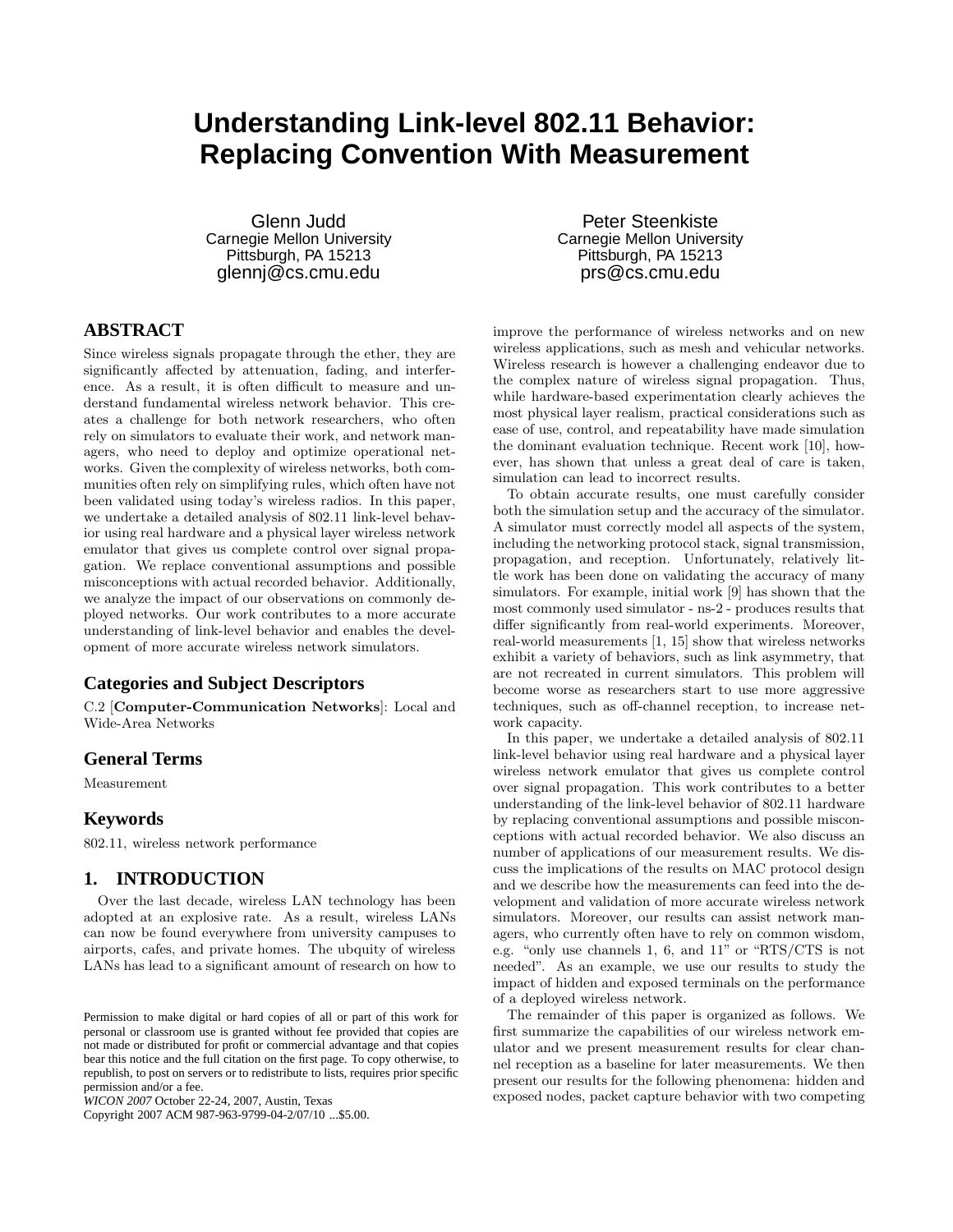transmitters, off-channel reception behavior, off-channel interference, and link asymmetry. Finally, in Section 9, we use the observed link-level behavior to analyze te performance of a production wireless network.

## **2. EXPERIMENTAL SETUP**

Fine grained characterization of wireless link-level behavior requires tight control over signal propagation between the transmitters and receivers. This is achieved using physical layer wireless network emulation [6], which allows us to conduct network experiments using real wireless cards running in a controlled environment. The only simulated element is the *propagation* of signals between hosts. The wireless hardware, signal generation, signal reception, and software on end hosts are all real.

The operation of our emulator is illustrated in Figure 1. A number of "RF nodes" (e.g. laptops, access points, or *any* wireless device in the supported frequency range) are connected to the emulator through a cable attached to the antenna port of their wireless cards. On transmit, the RF signal from each RF node is passed into a signal conversion module where it is shifted down to a lower frequency, digitized, and then forwarded in digital form into a central DSP Engine that is built around an FPGA. The DSP Engine models the effects of signal propagation (e.g. large-scale attenuation, multi-path, small-scale fading) on each signal path. Finally, for each RF node, the DSP combines the processed input signals from all the other RF nodes. The resulting signal is sent to the wireless line card of the RF node through the antenna port, after conversion into an RF signal by the signal conversion module. Our implementation supports the full 2.4 GHz ISM band.



**Figure 1: Emulator Implementation**

The emulator simultaneously offers a high degree of realism and control. The RF nodes are shielded from each other so that **no communication occurs over the air**. Since all communication between RF nodes occurs through the emulator, we have full control over the signal propagation environment. Channels are modeled at the signal level and signals are generated and interpreted by real radios resulting in realistic system behavior. We have done extensive measurements to verify the precision of the emulator [5] and to validate its results.

Emulation is controlled by an Emulation Controller PC which models the physical environment and coordinates the movement of RF nodes in the modeled physical environment with the modeling of the signal propagation environment on the emulator hardware. Different methods of channel emulation are supported, including the use of statistical models and replay of channel measurements. In the experiments



**Figure 2: Clear Channel Reception**

discussed in this paper, the Emulation Controller directly specifies the channel characteristics - in particular attenuation or path loss between devices - allowing us to construct arbitrary network topologies.

This paper characterizes wireless link behavior through a series of experiments using three wireless NICs. In some experiments, there is an implicit fourth receiver for which characterization is not necessary. All experiments use Senao 2511CD Plus Ext2 NICs. They are based on the Prism 2.5 chipset, which is one of the more popular 802.11b chipsets in both the research community and deployed networks. While the precise values we report are specific to these cards, our observations should apply to many other hardware configurations. For instance, the robustness of 802.11b's 1 Mbps spread spectrum modulation to interference is a fundamental characteristic of the standard, and all standard compliant hardware should have this feature.

## **3. CLEAR-CHANNEL RECEPTION**

As a reference, we first consider clear-channel reception behavior. In this test, we use a single transmitter and a single receiver and the emulator to varies the RSS (received signal strength) at the receiver from -102 dBm to -80 dBm in 1 dB increments. For each RSS value, the transmitter sent 200 broadcast packets to the receiver. The receiver then recorded the number of successful packets. As broadcast packets do not use link-level retries, this experiment allowed us to measure packet delivery rate as a function of RSS. We repeated this test for each of the four 802.11b modulation rates, using the same transmitter and receiver for all tests. Our results are shown in Figure 2; note that different pairs of wireless transmitters and receivers will have results that vary slightly from the results shown in this graph (see Figure 12.) The noise floor and carrier sense of the Senao cards was measured to be approximately -99 dBm.

## **4. CAPTURE UNDER DELAYED INTERFERENCE**

An essential element in understanding and modeling wireless packet reception is understanding what happens when two competing signals arrive at a receiver. Is a packet received and if so, which one? Is there a collision? Simulators have made contradictory assumptions, but little data exists on the behavior of actual hardware. In this section we quantify the effects of timing and received signal strength on a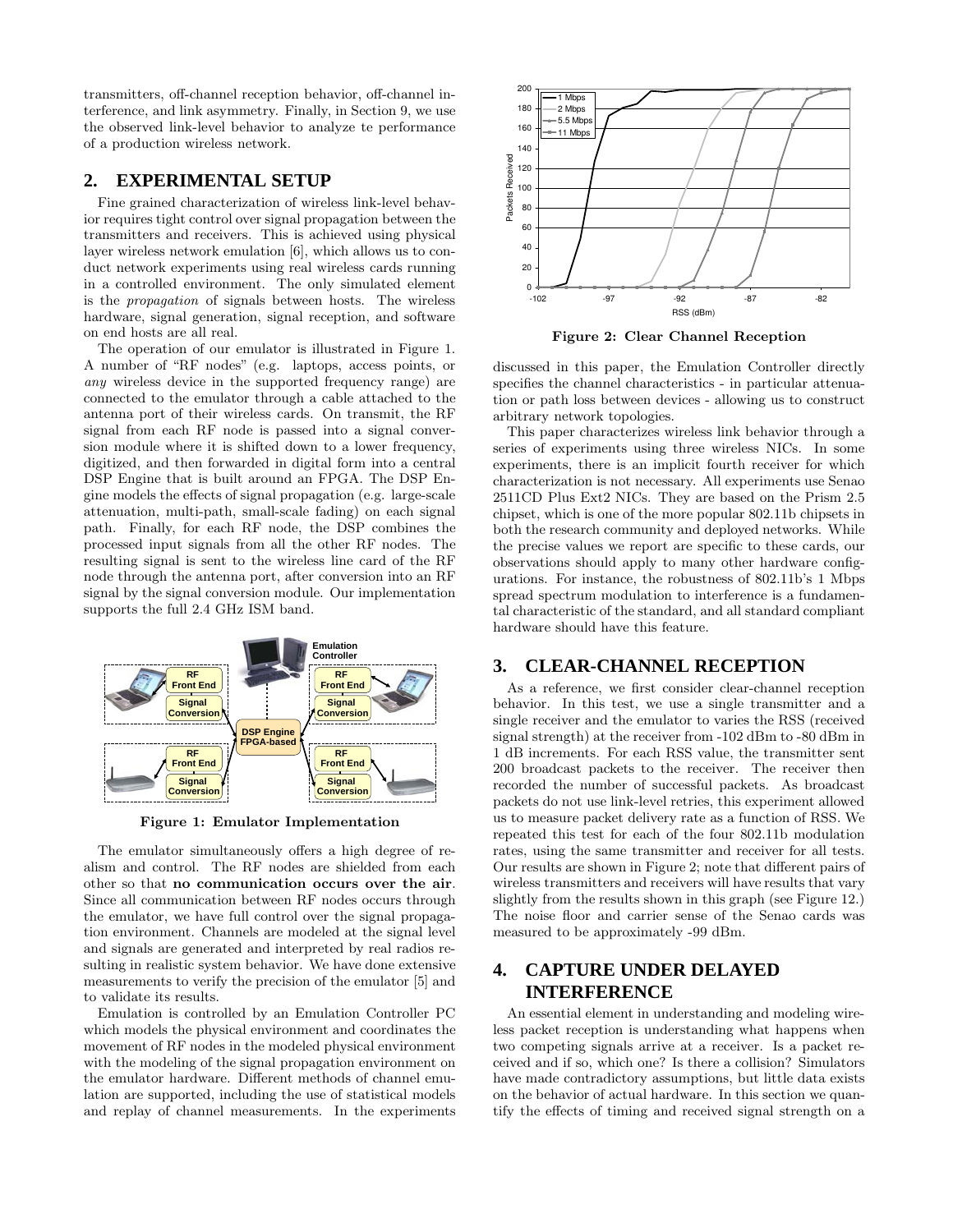

**Figure 3: Capture Under Delayed Interference**

receiver's ability to capture a single desired signal in the presence of an undesired interfering signal. The following section will discuss the effects of received signal strength on the outcome of two competing desirable signals.

The emulator configuration for the capture experiments (Figure 3) consists of a transmitter T sending traffic to a receiver R. A second transmitter I plays the role of the interferer; I constantly sends interfering 1 Mbps 1500 byte broadcast packets that are received at -82 dBm. T and I are hidden [21, 3] and cannot hear each other's transmissions. Moreover, we modified the code on the emulator's FPGA to allow R to only hear transmissions from I if: 1) T was actively transmitting, and 2) T's current transmission had been active for a specified delay. Note that we did not explicitly control the arrival time of packets from I - rather we control when I is *allowed* to interfere with T.

This setup allows us to investigate the effect of interference timing and signal strength on packet reception. Figure 4 shows the results of the experiments for data rates of 1 through 11 Mbps. We show for different delay-RSS combinations, how many packets R received from T, out of a total of 200 packet sent. The x-axis shows the delay of interference from I with respect to T's transmission in 3.2 microsecond increments between 0 and 96 microseconds. The y-axis shows the RSS of T at R in 1 dB increments between -72 dBm and -92 dBm.

For 1 Mbps, we can observe three performance regions, corresponding to delays of 0 microseconds, (0-37] microseconds, and *>* 37 microseconds. As expected, reception is worst when the interference arrives at the same time as the desired transmission, although some packet reception is still possible. When the interference is delayed by at least 3.2 microseconds, we see a noticeable improvement in performance due to the fact that the receiver has begun acquisition of the desired signal. At delays greater than approximately 32 microseconds, there is a further improvement of approximately 4 dB in reception behavior. This improvement is due to the receiver having acquired the transmission. Of particular note is that after signal acquisition, interference can be rejected even if it is stronger than the transmission. We also noticed that when R lost the packet from T, it sometimes would switch to and receive the packet from I, similar to what was observed in [8]. The results at 11 Mbps (Figure 4(d)) are very different. While a longer delay in the interference still improves reception, stronger transmission is needed, and reception is no longer possible when the signal is weaker than the interfering signal. The results for 2 and 5.5 Mbps fall in between those for 1 and 11 Mbps.

**Conclusion** - Our results have important ramifications for MAC design. 802.11's carrier sense mechanism operates without respect to the cell in which a station resides. Not only may this cause transmitters to needlessly defer (an exposed node situation), but transmitters in different cells (i.e. with different receivers) will tend to synchronize their attempted transmissions in order to limit the time that the



**Figure 4: Capture Under Delayed Interference**

medium is experiencing collisions [18]. The above results show that this may be the worst possible timing for packet capture since the very start of a frame is the most vulnerable. Avoiding needlessly synchronizing transmitters in different cells could greatly improve capture performance, and would have negligible impact on the time that the medium might experience collisions. Capture-aware MACs have been considered in different contexts [16, 13].



**Figure 5: Setup for capture experiments**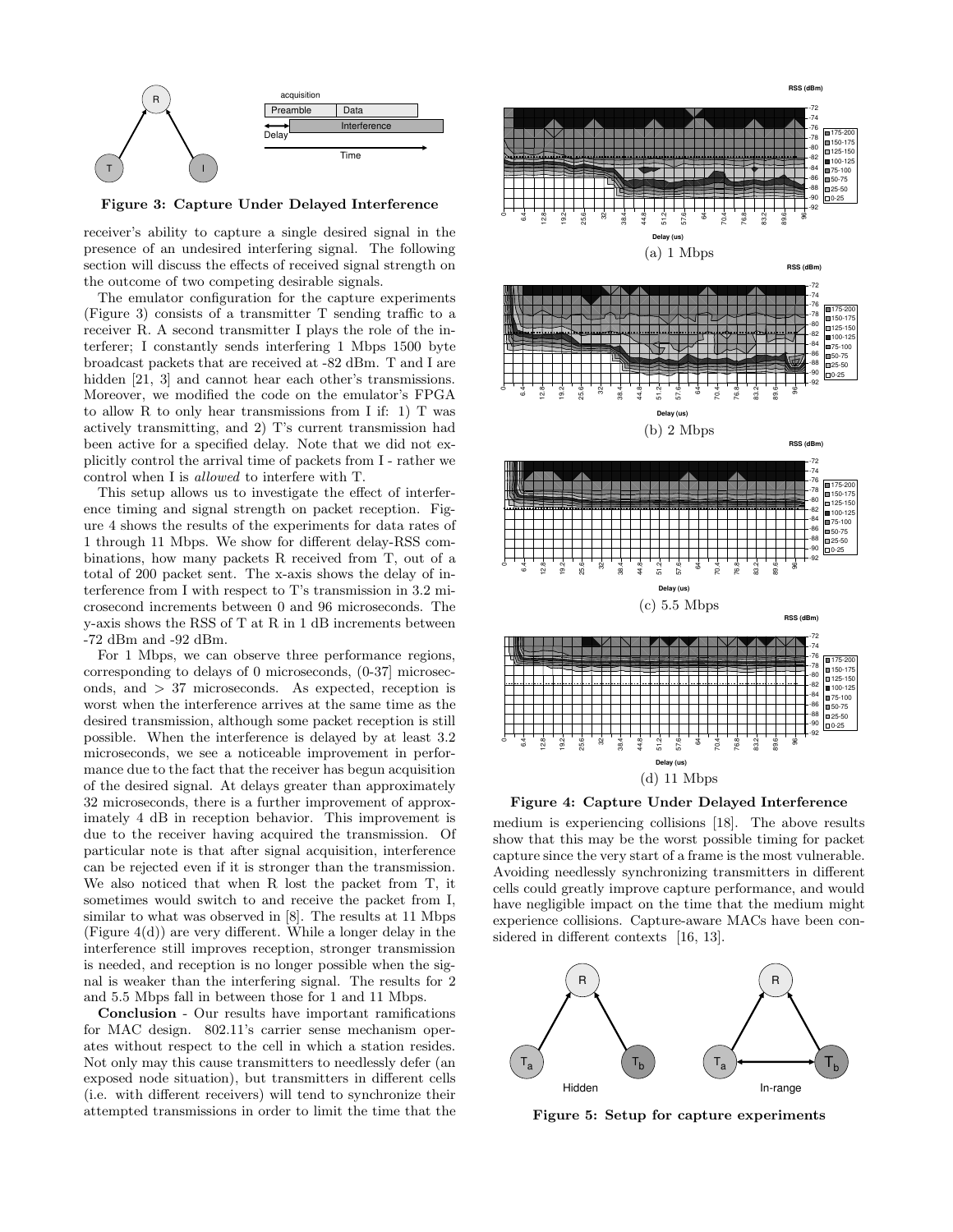

**Figure 6: Packet Capture Results**

## **5. CAPTURE WITH COMPETING TRANSMITTERS**

We now discuss the effects of received signal strength on the outcome of two competing *desirable* signals. Using the configurations shown in Figure 5, we determined the reception outcome for different RSS combinations from Ta and Tb at R without controlling the interference timing. This was done by having the two transmitters Ta and Tb constantly send broadcast packets to receiver R. At first, the channels are "turned off" so that no packets are actually received at R. We then simultaneously turn on the channels by setting the attenuation so that we get the desired RSS value at R from each transmitter. After a fixed time interval, we shut off the channels from Ta and Tb to R and we record how many packets R received from each transmitter. We measured all combinations of RSS values from Ta and Tb at R between -102 and -72 dBm in 1 dBm intervals and for all 802.11b transmission rates. In the "hidden" configuration, we did not allow Ta and Tb to hear each other's transmissions while in the "in-range" setup, we set the RSS from Ta to Tb at -80 dBm and vice versa, so that Ta and Tb will always hear each other's transmissions.

Figure 6 shows our results. In each of the graphs the zaxis is the number of packets received from both Ta and Tb at R. In many RSS combinations, however, packets were only received from one or the other; the regions where one source dominates are labeled on the plots. The results for 2 Mbps and 5.5 Mbps are again omitted but they are similar to the 1 Mbps and 11 Mbps cases.

In all in-range cases, we found that when the RSS at R from both Ta and Tb was high, CSMA did a good job of allowing the two nodes to share the medium and only a small number of collisions occurred. As expected, when one transmitter was out of range of R and the other was in range, the number of packets received for the in-range cases was roughly half of the channel capacity since the reception between Ta and Tb is still good, and they defer for each other's transmissions irrespective of the number of packets successfully received at R. In an actual network, this would only occur when the out-of-range node was sending to a receiver other than R (or broadcasting) since unicast communication requires acknowledgement of successful reception. For these "exposed node" cases, the in-range node may be needlessly deferring since the out-of-range node isn't communicating with the same receiver.

An important question is what happens when transmissions from two nodes overlap in time at a single receiver. The "hidden node" configuration tests investigate this question. In hidden node situations, Ta and Tb send at full rate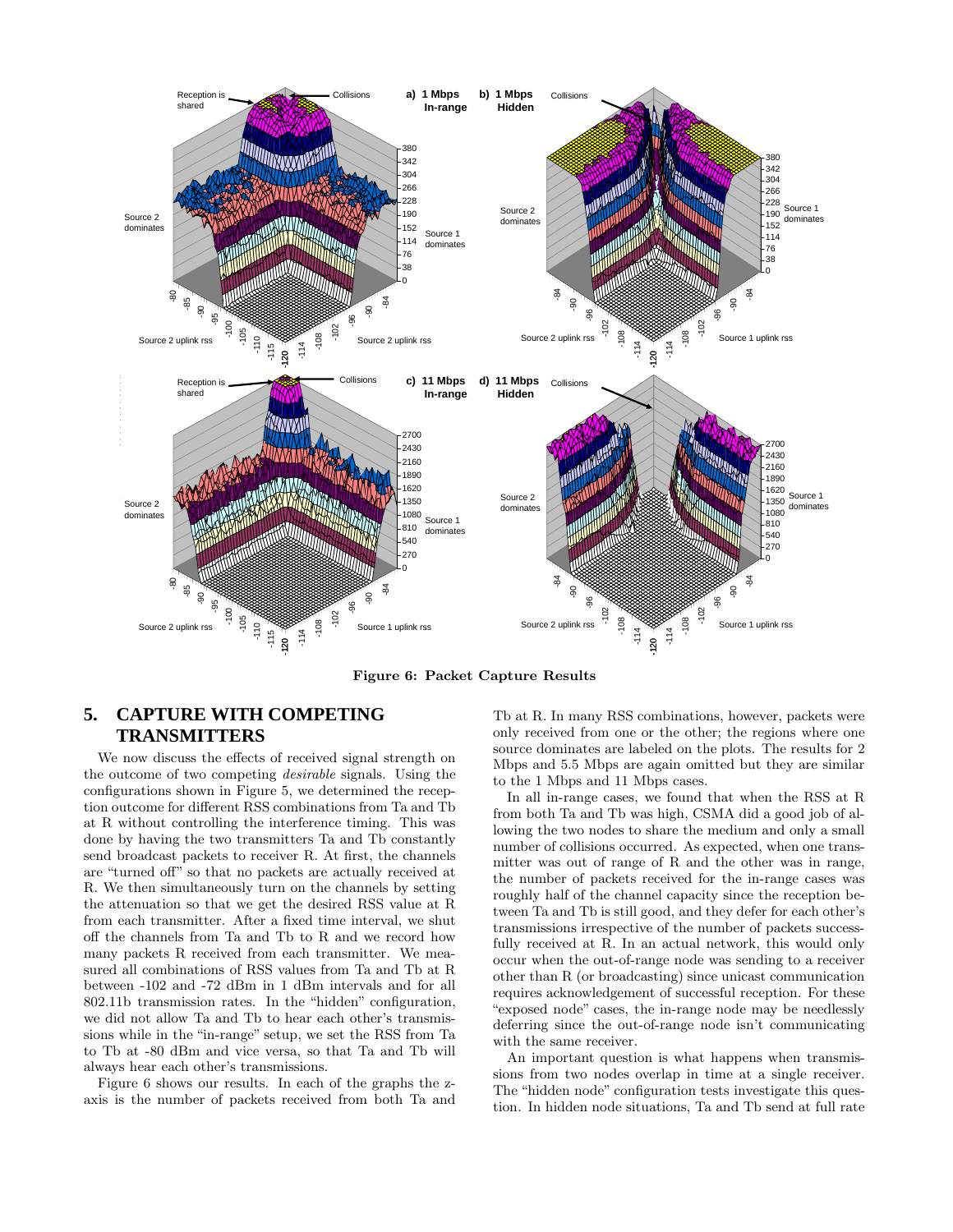

**Figure 7: Off Channel Interference Setup**

since they are out of carrier sense range. Looking at the 1 Mbps results, we see collisions only occur for a very narrow range of signal strengths where the RSS at R is nearly identical from both Ta and Tb. Hence, in the exposed node situation, waiting is likely unnecessary if the transmission of the in-range node is 1 Mbps. At higher transmission rates, the range over which collisions occur grows especially for 5.5 and 11 Mbps rates. Hence, higher transmission rates require a larger signal to interference and noise ratio (SINR) in order to be captured successfully.

**Conclusion** - These tests have shown that for low transmission rates, collisions occur only when the signal strengths of the competing signals at a receiver are nearly equal. Hence, packets sent at low rates, e.g. management and control packets such as beacons, RTS, CTS, and ACK, are very robust to interference. At higher rates, however, a broader range of received signal strengths will interfere. Nevertheless, even high modulation rates will very often capture packets in spite of interference. Hence, deferring transmission due to an interfering source below the capture threshold is not necessary and hurts network performance.

#### **6. OFF-CHANNEL INTERFERENCE**

In the US, eleven 802.11b channels are available in 5 MHz increments from 2.412-2.462 GHz. Each 802.11b channel is designed to have 22 MHz occupied bandwidth which implies that a total of three 802.11b signals may coexist - on channels 1, 6, and 11 - without interfering. Ideally, adjacent 802.11b cells would utilize non-overlapping channels. Unfortunately, it is frequently impossible to deploy an 802.11b network without placing some adjacent cells on the same frequency. For this reason, some have advocated using four channels [12] despite the fact that there would be some signal overlap. While there is some evidence to support this idea, there has not been a tightly controlled measurement of the impact on real hardware.

In order to quantify the viability of this 4-channel proposal and to understand the impact of off-channel interference on successful packet capture, we measured the impact of off-channel interference on packet reception using the setup shown in Figure 7. In this experiment we have two transmitters T and I and a single receiver R. Both T and R are on channel 6; I plays the role of an off-channel interferer on channels 1 through 6. As in the delayed capture test discussed in Section 4, the interference from I is controlled so R only hears the signal from I some specified delay after R begins to hear a packet from T. For this test, we use two delay values, 0 and 384 microseconds i.e. immediately, or well after packet acquisition. For each channel that I is placed on, the RSS at R from I has held constant at -82 dBm while the RSS at R from T is varied between -72 and -102 dBm. For each channel-RSS combination T sends a series



**Figure 8: Off-channel Interference, 1Mbps**

of packets to R and R records how many were received successfully. Packets were broadcast, so no retries took place. We repeated this test for all four 802.11b modulation rates.

Our results are shown in Figures 8 and 9. For all tests where interference was prevented until well after packet acquisition, we observed that the impact of interference from channels 1, 2, and 3 was low and virtually identical. Channel 4 degraded performance approximately 4 dB, while channels 5 and 6 degraded performance more significantly. For tests where interference was allowed to occur at the start of packet reception, the interference of channels 1, 2, and 3 was still nearly identical though channel 3 was slightly worse in some cases. Interference from channels 4-6 was much more significant in this case. (We omit the "no delay" results for 2, 5.5 and 11 Mbps in the interest of space.)

To investigate the effect of stronger interference, we reran the 11 Mbps large delay tests with interference of -72 dBm. We found that the larger interference had a strong impact when the interferer is on channels 4-6. When the interferer is on channels 1-3, however, interference impact is only 2 dB stronger than it was with -82 dBm of interference.

**Conclusion** - These tests show that a well-designed receiver can cope quite well with off-channel interference that is at least three channels away. This is an important result as it demonstrates that the 802.11b five channel separation that is typically used is overly conservative. Using four channels in place of the typical three can reap nearly a 33% improvement in capacity.

#### **7. OFF-CHANNEL RECEPTION**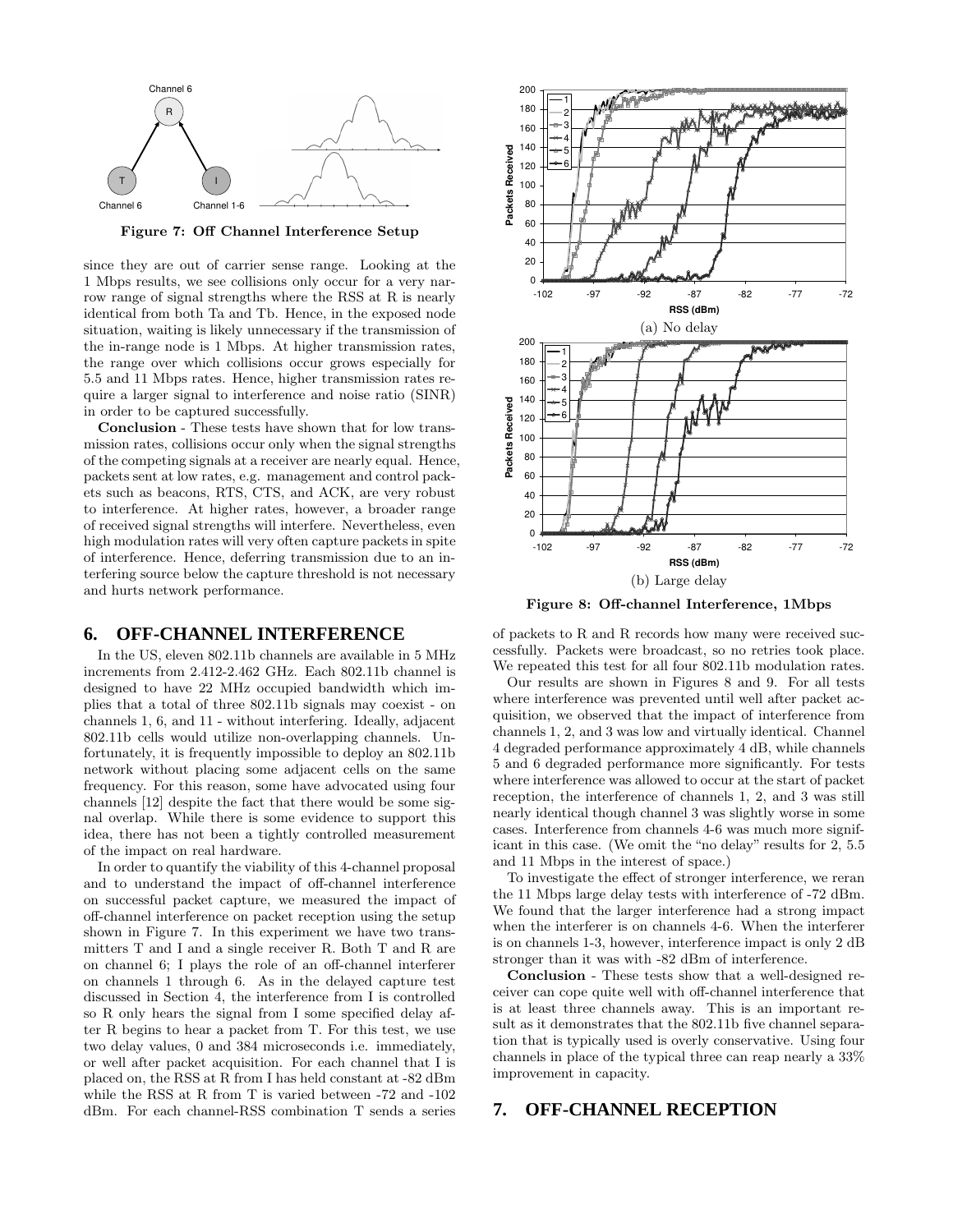

**Figure 9: Off-channel Interference, large delay**

Recently the observation that some off-channel packets can be received has lead to the proposal to leverage offchannel communication for purposes such as bridging between channel regions in multi-hop networks. The utility of this proposal, however, clearly relies on the efficacy of off-channel communication, which to our knowledge has not been analyzed in a controlled manner. To fill this void, we characterized off-channel reception. We use a single transmitterreceiver pair with the transmitter fixed on Channel 6 while the receiver is varied from channels 1-6. Note that there is no interference at all in this test. For each receiver channel, we varied the RSS at the receiver from the transmitter between -102.0 and -72.0 dBm. For each channel, RSS pair we

sent 200 broadcast packets from the transmitter to the receiver and measured how many were received. We repeated this test for all 802.11b transmission rates.

Figure  $10(a)$  shows the results of this test for 1 Mbps. At 1 Mbps, off-channel communication appears to work as anticipated by providing increasing isolation as the channel separation increases. At 2 Mbps, however, this scheme begins to break down as shown in Figure 10(b). For this modulation, reception is possible, but only when the signal is strong and even then it is imperfect. Also, the fact that packet delivery rate is not monotonically increasing with RSS suggests that signal distortion may be occurring. At 5.5 and 11 Mbps, things are even worse. Up through -72.0 dBm, we received no off-channel packets as shown in Figures 10(c) and 10(d).

The trouble with off-channel reception likely lies with several features of the receiver. For instance, when the receiver filter is applied off-center with respect to the modulated signal's center frequency, the signal is distorted in time. Also, the receiver's acquisition circuitry may not be able to acquire the signal. 1 Mbps uses BPSK modulation which is somewhat robust but all other bit-rates use QPSK modulation which is much more susceptible to these effects.

**Conclusion** - Our results show that the opportunities for off-channel reception are limited. In particular, off-channel reception is only effective at the lowest transmission rate of 1 Mbps or when the received signal is extremely strong. Thus, while this technique may prove useful in some unique circumstances, it is unlikely to be broadly applicable.

### **8. LINK ASYMMETRY**

Several research groups [15, 11, 9] have independently observed asymmetric wireless link behavior. In particular, several instances of asymmetric packet delivery rate have been observed, i.e. the packet delivery rate from node A to node B is not the same as the packet delivery rate from B to A. Nevertheless, there has not been an investigation into the source of link asymmetry. In this section we present a controlled analysis of the possible causes of link asymmetry. We quantify two possible causes, transmit power and receive noise floor variations, and we also discuss two site-specific factors, antenna diversity and interference variations.

However, let us first mention a "non-cause": **asymmetric signal propagation**. Asymmetric signal propagation is physically impossible according to the reciprocity theorem [20], which states that *if the role of the transmitter and the receiver are interchanged, the instantaneous signal transfer function between the two remains unchanged*. Nevertheless asymmetric signal propagation is sometimes posited as an explanation for link asymmetry.

**Transmit power variation** - Using asymmetric transmit power on a link can cause asymmetric packet delivery rates due to the disparity in received signal strength. Link asymmetry has been observed, however, even when the same model card is used. To assess transmit power variability, we measured the transmit power of 11 different Senao cards using a spectrum analyzer. We added 0.5 dB to the measurements to account for pigtail loss (an estimate).

Figure 11 shows the average of 23 individual measurements for each card and the computed 95% confidence intervals. We observed that the cards fell into two distinct sets A and B. The cards in set A had an averaged transmit power close to 23 dBm with very little variation. In contrast, cards in set B had a higher transmit power and exhibited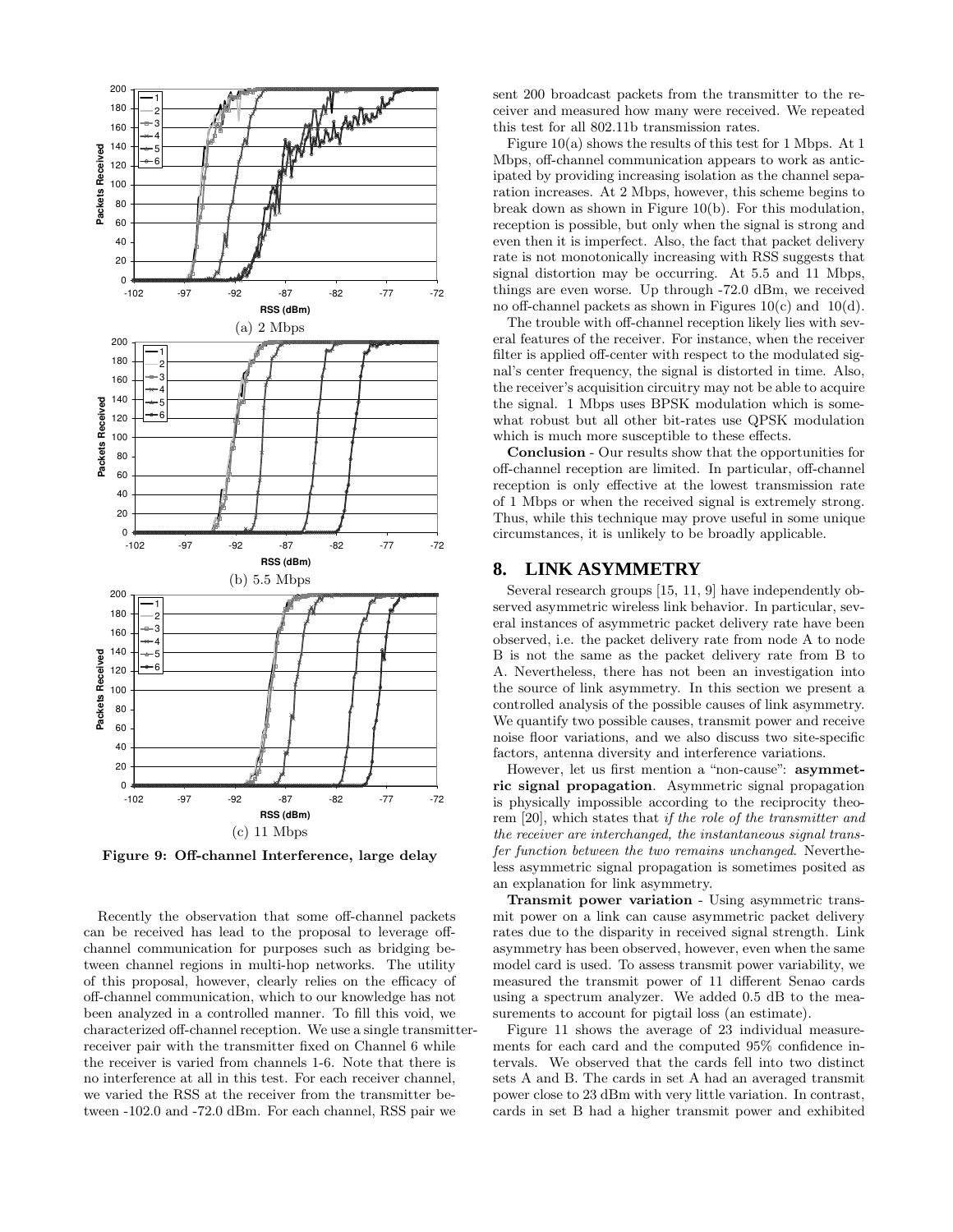

**Figure 10: Off-channel Reception**



**Figure 11: Senao Card Power**

more variation. While the 11 cards were marketed, sold, and labeled as identical they were purchased at different times from different vendors, and they have MAC addresses that fall into two distinct ranges corresponding to sets A and B.

**Receiver noise floor variation and quality variations in the transmitter and receiver** - The noise floor of the receiver is determined largely by the performance of the low noise amplifier (LNA). Moreover, quality variations in transmit modulation and the receiver, including factors such as linearity, can affect fidelity of the transmitted signal and signal acquisition on the receiver.

Since we cannot separate these factors without dissecting the radio hardware, we use single experiment to quantify the combined effects of these three factors on link asymmetry. Specifically, we measured the pairwise packet delivery rate between all possible pairs of four wireless cards using 2 Mbps broadcast packets. In this case, we used coaxial cable and a variable attenuator to vary the transmit power between these nodes. We corrected for transmit power variation in order to isolate the desired effects. We varied the received signal strength between -80 and -98 dBm. Figure 12 shows the results. We observed approximately 3 dB of variation over all of the links that we measured.



**Figure 12: Packet Delivery Rate Variation**

**Antenna Diversity** - Some degree of link asymmetry could arise when different or multiple transmit and/or receive antennas are being used on one or both ends of the link. The degree of asymmetry will depend both on the algorithms used to exploit antenna diversity and the channel conditions. Note however that asymmetry has been observed even in cases where no antenna diversity exists.

**Interference variation** - A final potential contributor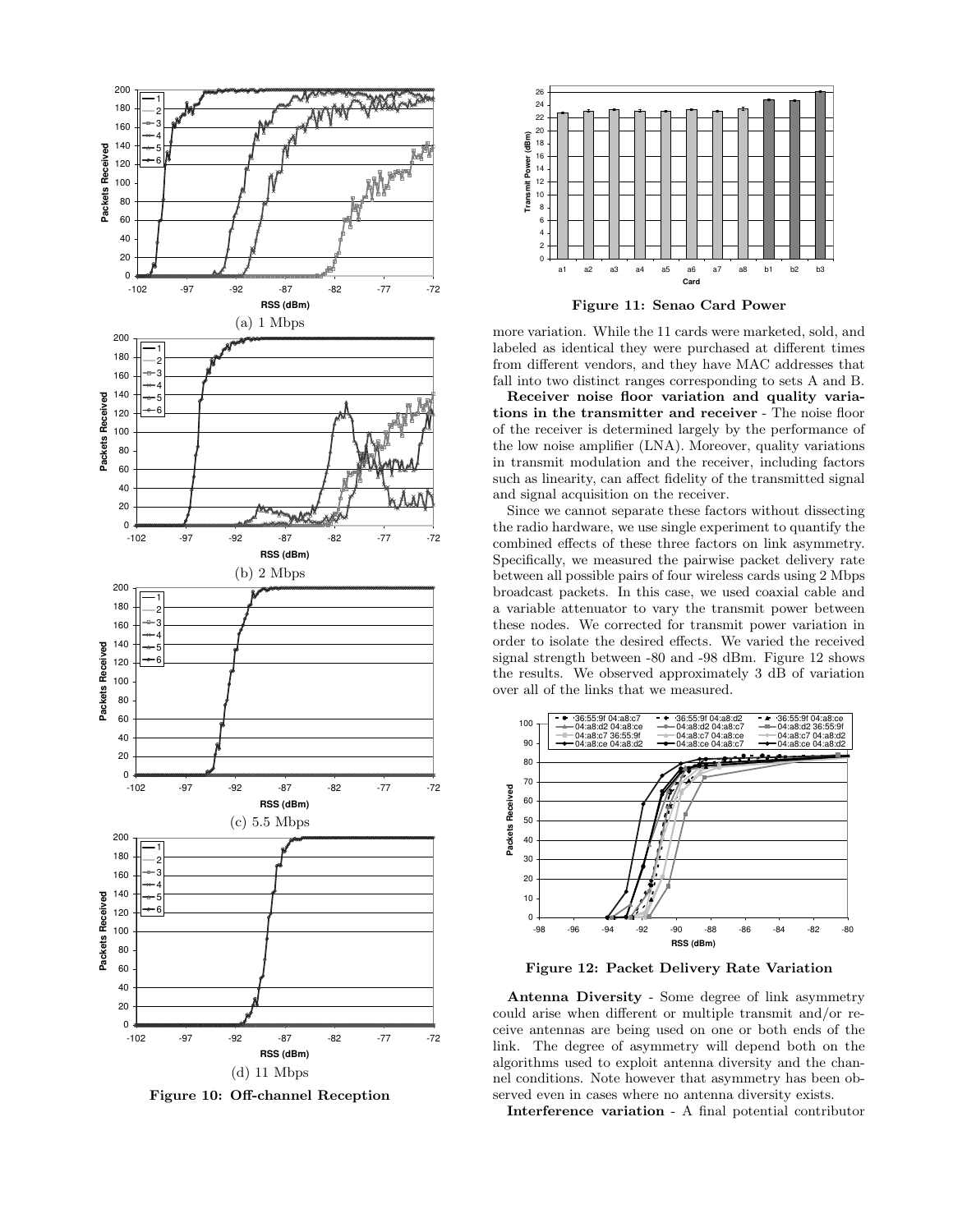to link asymmetry is interference level variation. Interference variation is likely to contribute to asymmetry in a way that is highly site-specific and variable over time and evaluating its impact requires a careful study of interference at a specific site and under specific conditions. An important distinction of interference compared with the previous factors is that it is typically not constant. Most sources of interference e.g. competing 802.11 traffic, non-802.11 data traffic, cordless phones, microwave ovens, etc. are bursty on some time scale. Several researchers have observed asymmetric links that have a fairly consistent constant bias. Thus, in at least some cases it is unlikely that bursty interference is the cause of link asymmetry.

**Conclusion** - We have discussed several potential causes of link asymmetry and shown that several of these are contributing factors. While in some cases one factor such as transmit power asymmetry may be the dominant factor, in many cases, we expect that asymmetry may result from the additive effects of several causes. Importantly, we have shown that link asymmetry can exist even when using homogeneous hardware and when external interference does not play a role. Thus, protocol designers should consider link asymmetry even when hardware is uniform.

## **9. WLAN PERFORMANCE ANALYSIS**

The results in this paper can be used to build more accurate models for when packets are received by commercial 802.11 cards. These models can then be used by both the researchers and network managers. For example, the data collected in Sections 4 through Section 8 can be used to improve the accuracy of simulators, as has been explored by others for packet capture [8]. Alternatively, the insights provided in wireless links can be used to understand and improve the performance of operational networks. As an example, we now use the reception characterization of Section 5 to analyze the behavior of a deployed 802.11b network. We are particularly interested in gaining insight into the issue of hidden and exposed nodes: why do WLANs seem to work well despite the fact that RTS/CTS is rarely used? To answer these questions we analyzed the performance of an operational and heavily utilized 802.11b wireless network in the Tepper School at CMU. The network consists of 17 access points on channels 1, 6, and 11, and it covers a single large campus building. We constructed a radio map of the building by sampling received signal strength throughout the building, and storing the physical location of each sample. For the sake of this analysis, we considered each node to have the same transmit power, which as discussed earlier, is only approximately correct.

We then analyzed the likelihood of hidden terminals and exposed nodes as follows. We generated a random distribution of 400 clients within this building taking into account the likelihood of a particular location's occupancy, e.g., clients are much more likely to be located in lecture halls than offices. We used the actual observed access point locations and channel assignments. Each client picked a random recorded set of access point signal samples at its location in the radio map. Each node was then associated with the access point having the strongest signal. In our analysis, client to access point path loss is computed directly from radio map measurements. Between clients, however, we have no direct measurement, so we model path loss using a log distance path loss model [17] with a d0 of 1.0 meter, pld0 of



**Figure 13: Infrastructure Topologies**

40.0 dB, and a path loss exponent "n" of 5.0.

We then looked at each client (called A) in the network and analyzed its pairwise interaction with all other clients (called B) in the network to identify possibly hidden or exposed terminal scenarios. Specifically, we looked for the cases depicted in Figure 13(b), (c), and (e). If A and B are associated with the same access point then they must be able to communicate with it, and we have a hidden terminal scenario if they are out of carrier sense range (Figure  $13(b)$ ). If A and B are associated with different access points we need to consider two cases. First, if A and B are in carrier sense range of each other, but B does not interfere with A's transmissions to its access point, then we have an exposed terminal scenario (Figure 13(d)). Second, if A and B are out of carrier sense range from each other and B's transmissions can interfere with A's transmissions to its access point (Figure 13(e)). In cases Figure 13(a) and (d), carrier sense will avoid interference occuring. Note also that we must only consider A's interaction with its access point. B's interactions with its access point are considered when it is "A".



**Figure 14: Path Loss CDF for Operational WLAN**

Figure 14 plots the CDF of path loss for all client pairs and also for client pairs associated with the same access point. This CDF is for a single execution of our analysis (other runs produced very similar results). Based on this path loss data, Table 1 shows how often the interactions in Figure 13 were found in a single run of our analysis (other runs were quite similar). Clearly, hidden nodes were very uncommon. The reason is that the wireless network in this building is fairly dense, so nodes associated with the same AP tend to be quite close to each other. To be out of range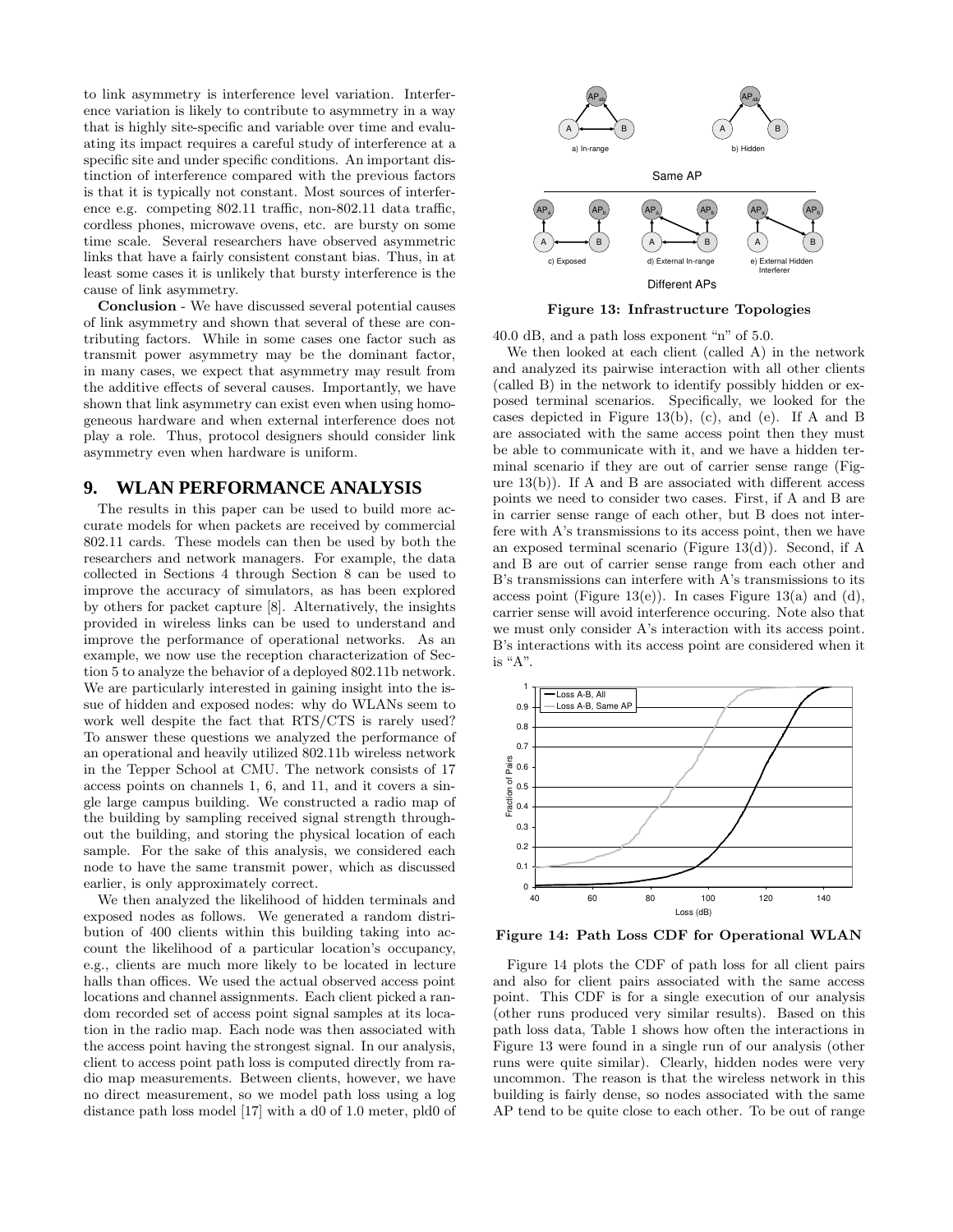**Table 1: WLAN Performance Analysis Summary**

| Total Pairs               | 159600 |
|---------------------------|--------|
| Same AP Pairs             | 12230  |
| Hidden Pairs              | 406    |
| <b>Exposed Pairs</b>      | 11438  |
| External Interferer Pairs | 34374  |



**Figure 15: Hidden Node Collision Probability, 1 Mbps vs. 11 Mbps**

requires a loss of 115 dB which occurred for very few pairs associated with the same access point. Exposed pairs and external interferer pairs, however, were much more common.

Next we analyzed the impact that hidden nodes might have on performance, since hidden nodes do not necessarily result in failed transmissions. For each hidden pair, we used the data obtained in Section 5 to estimate the probability that A's transmissions would be received by its access point if it is interfered with by a transmission from B. We used the path loss measured in the radio map to compute the RSS at A's access point for both A and B and then computed the capture probability from the data in Section 5. Figure 15 shows the result for both 1 Mbps transmissions and for 11 Mbps transmissions. At 1 Mbps, very few of the hidden pairs are likely to have high collision probabilities. For these cases, A will receive more throughput to its access point than B will. At 11 Mbps, however, there is a fair chance for collision. In practice, we expect that most nodes in this network would communicate at 11 Mbps, so hidden nodes could significantly interfere with each other. Nevertheless, the prevalence of hidden nodes indicates that they are not likely to present much of a problem.

We then performed a similar analysis for external interferer pairs, again using our capture measurements. In this case we have three possible outcomes: a collision; A's packet is captured - the desired outcome; B's packet is captured, causing A's packet to fail. The results are shown in Figure 16. We found that at 1 Mbps the odds of A's packet not being captured are extremely small; we omit this result for brevity. While the odds of A's packet being received at 11 Mbps are somewhat worse, they are still very good for most pairs. Thus, although there are many external interferer pairs, their impact on performance is limited. The reason is that for the vast majority of external interferer pairs, A enjoys a significant advantage in signal strength (greater than 20 dB for more than 95% of pairs.) [2] reports similar results for an operational network. Our analysis yields insight into



**Figure 16: External Interferer CDFs, 11 Mbps**

the likely cause of the behavior seen in their data. Moreover, we show that exposed nodes - not measured in [2] - are a major source of network inefficiency.

Our analysis leads us to conclude that the most serious inefficiency plaguing this network is exposed nodes. For the vast majority of pairs, A enjoys a significant advantage, thus A need not defer when B is transmitting.

### **10. RELATED WORK**

A number of projects have collected detailed wireless network measurements in a variety of settings. Aguayo et. al. [1] investigate the link-level behavior of an active metropolitan mesh network; in particular they measure delivery rates across links and consider possible sources of delivery rate variation. They consider a limited set of controlled experiments to help understand the behavior observed in the actual testbed. Papagiannaki et. al. [15] measure link-level behavior for in-home wireless networks. Cheng et. al. [2] record and reconstruct the behavior of an enterprise wireless LAN. With the exception of [1], these studies were not performed in a controlled setting. Our carefully controlled measurements complement these earlier efforts in that they provides a knowledge base that can be leveraged to understand the behavior that is observed in deployed networks.

A number of papers have presented in depth studies of a particular aspect of wireless packet reception. The capture effect has received the most attention, e.g. [8, 22, 23]. [22] studies capture models for 802.11 using experimental trace data. [8] presents a controlled set of experiments characterizing packet capture using Prism2 chipset at 2 Mbps, e.g. similar to our results in Figure 4(b). They observed that under some conditions a later, stronger packet can be received at the expense of an earlier weaker packet, which is a case that we observed but did not present results for. A number of papers have studied the impact of packet capture on throughput, delay, and/or fairness [23, 14, 7, 4]. They do not directly characterize the capture effect, but instead focus on how it affects performance. [24] looks at the capture effect in sensor networks using low-power radios. Robinson et. al [19] measure multi-radio performance in a small multihop network. They address off-channel interference. Mishra et. al. [12] propose leveraging off-channel isolation and reception. Our use of a physical layer network emulator offer a higher level of control that allows to do more exhaustive experiments.